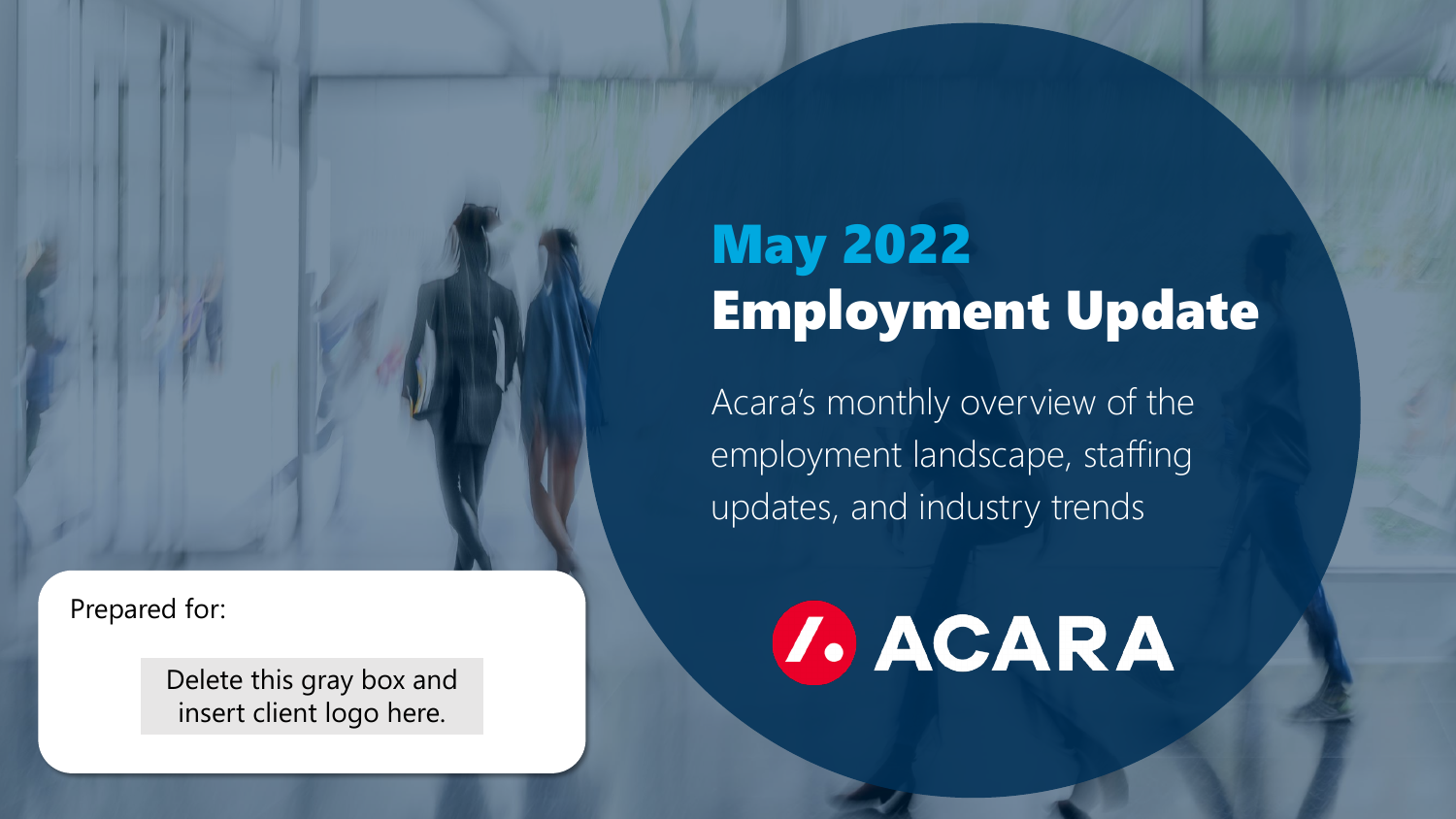### May 2022 Employment Update

Employment Update **May 2022**

Acara's monthly overview of the employment landscape, staffing updates, and industry trends

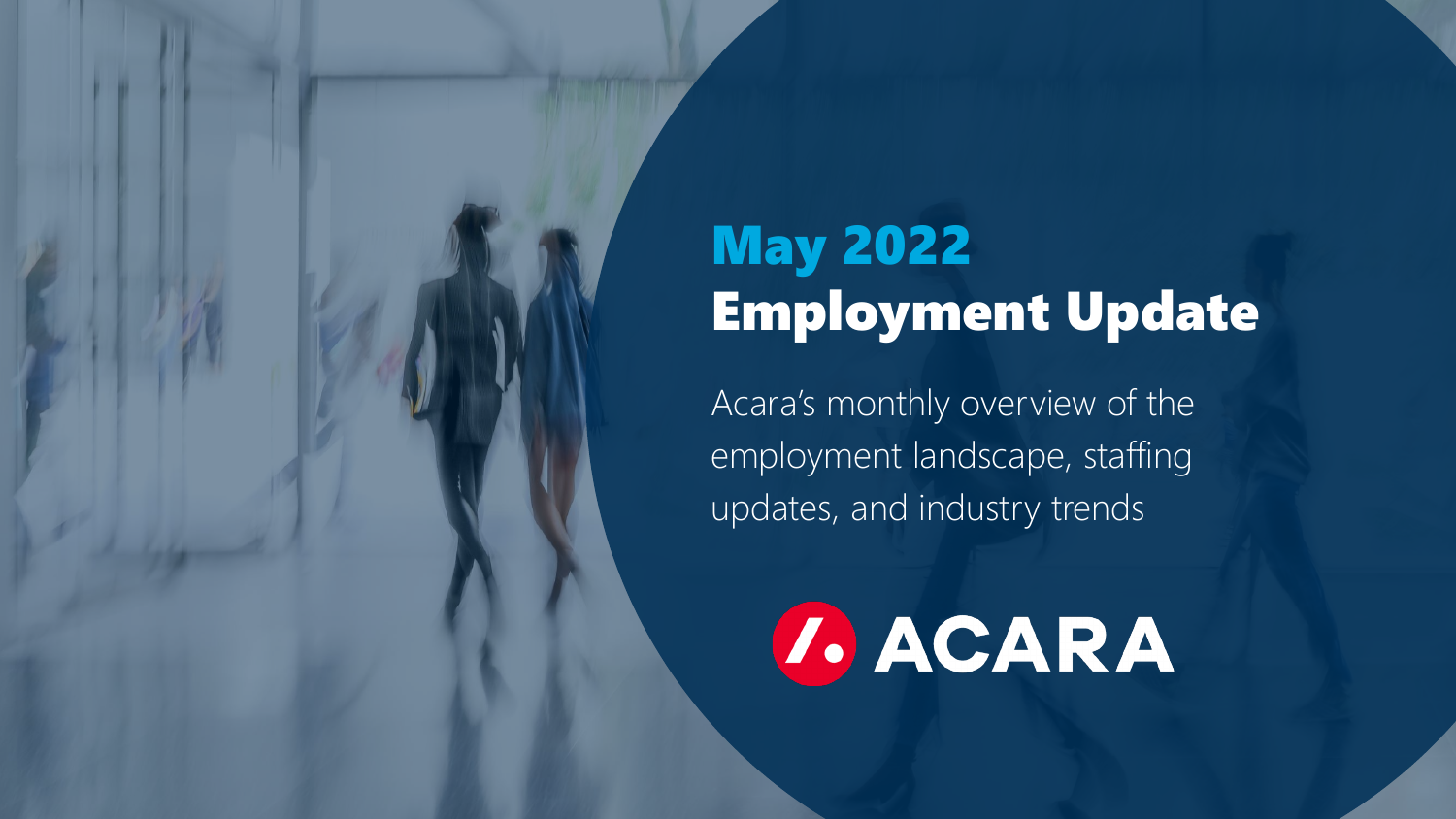**Overview** 

3.6% e

#### Unemployment rate unchanged

In May, the unemployment rate was 3.6 percent for the third month in a row, and the number of unemployed persons was essentially unchanged at 6.0 million. These measures are little different from their values in February 2020 (3.5 percent and 5.7 million, respectively), prior to the coronavirus pandemic.

#### Long-term unemployed edged down

In May, the number of long-term unemployed (those jobless for 27 weeks or more) edged down to 1.4 million. This measure is 235,000 higher than in February 2020. The long-term unemployed accounted for 23.2 percent of all unemployed persons in May.

 $1.4M **4**$  62.3%  $\Theta$ 

#### Labor force participation rate up by 0.1%

Both the labor force participation rate, at 62.3 percent, and the employmentpopulation ratio, at 60.1 percent, were little changed over the month. Both measures are 1.1 percentage points below their February 2020 values.

[View unemployment rates by state](https://www.bls.gov/lau/)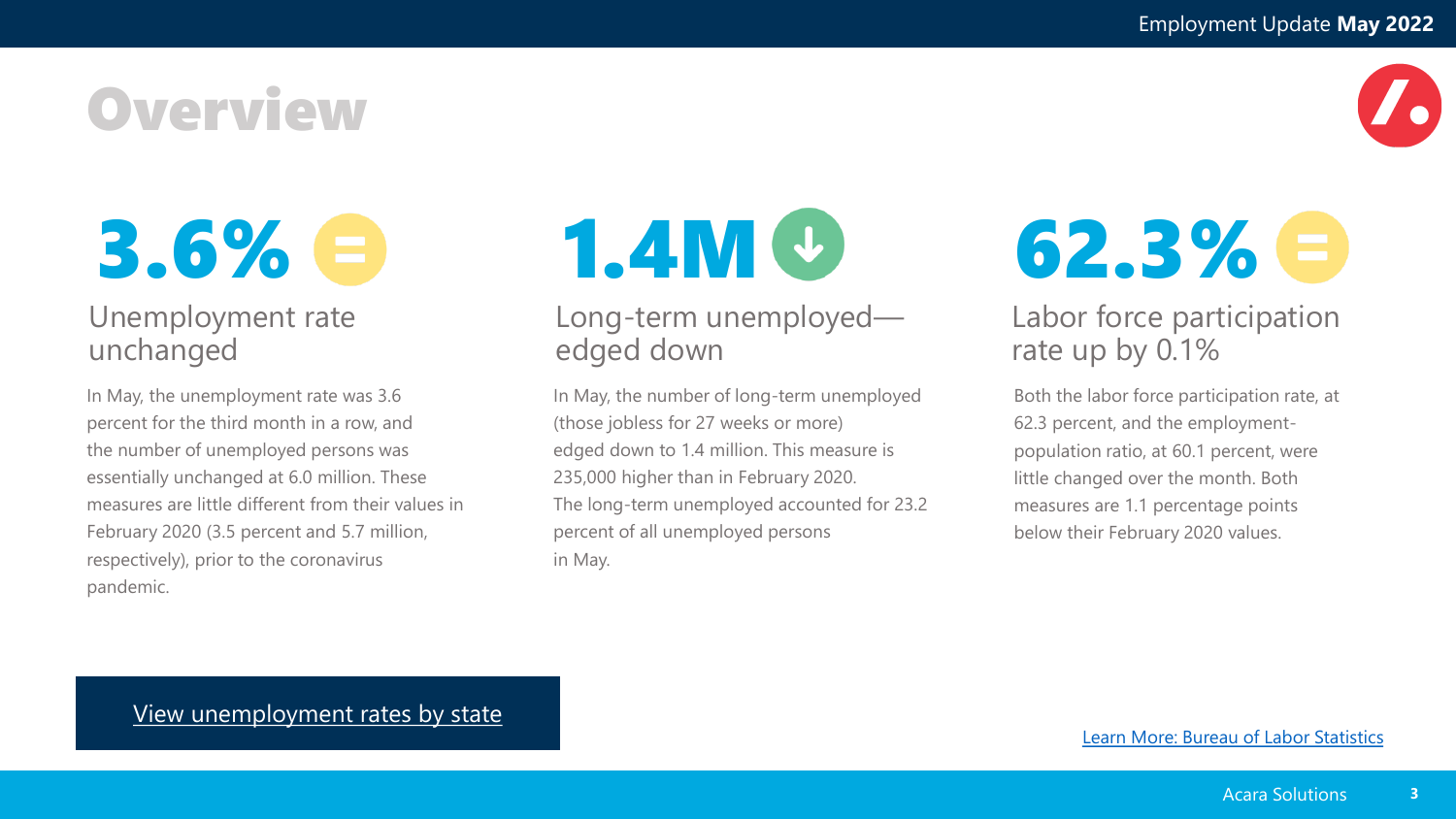### **Overview**



# \$31.95 C

#### Average hourly earnings rose \$0.10

Average hourly earnings for all employees on private nonfarm payrolls rose by 10 cents, or 0.3 percent, to \$31.95 in May. Over the past 12 months, average hourly earnings have increased by 5.2 percent. In May, average hourly earnings of private-sector production and nonsupervisory employees rose by 15 cents, or 0.6 percent, to \$27.33.

# $1.4M <sup>2</sup>$  2.9%  $\circ$

#### Number of permanent job losers remains the same

Among the unemployed, the number of permanent job losers remained at 1.4 million in May. The number of persons on temporary layoff was little changed at 810,000. Both measures are little different from their values in February 2020.

#### GDP projected to increase

Economists surveyed in June projected GDP in 2Q 2022 will increase 2.9%.

The *Wall Street Journal* conducts an Economic Forecasting Survey among a group of nearly 80 economists on more than 10 major economic indicators on a quarterly basis, including GDP.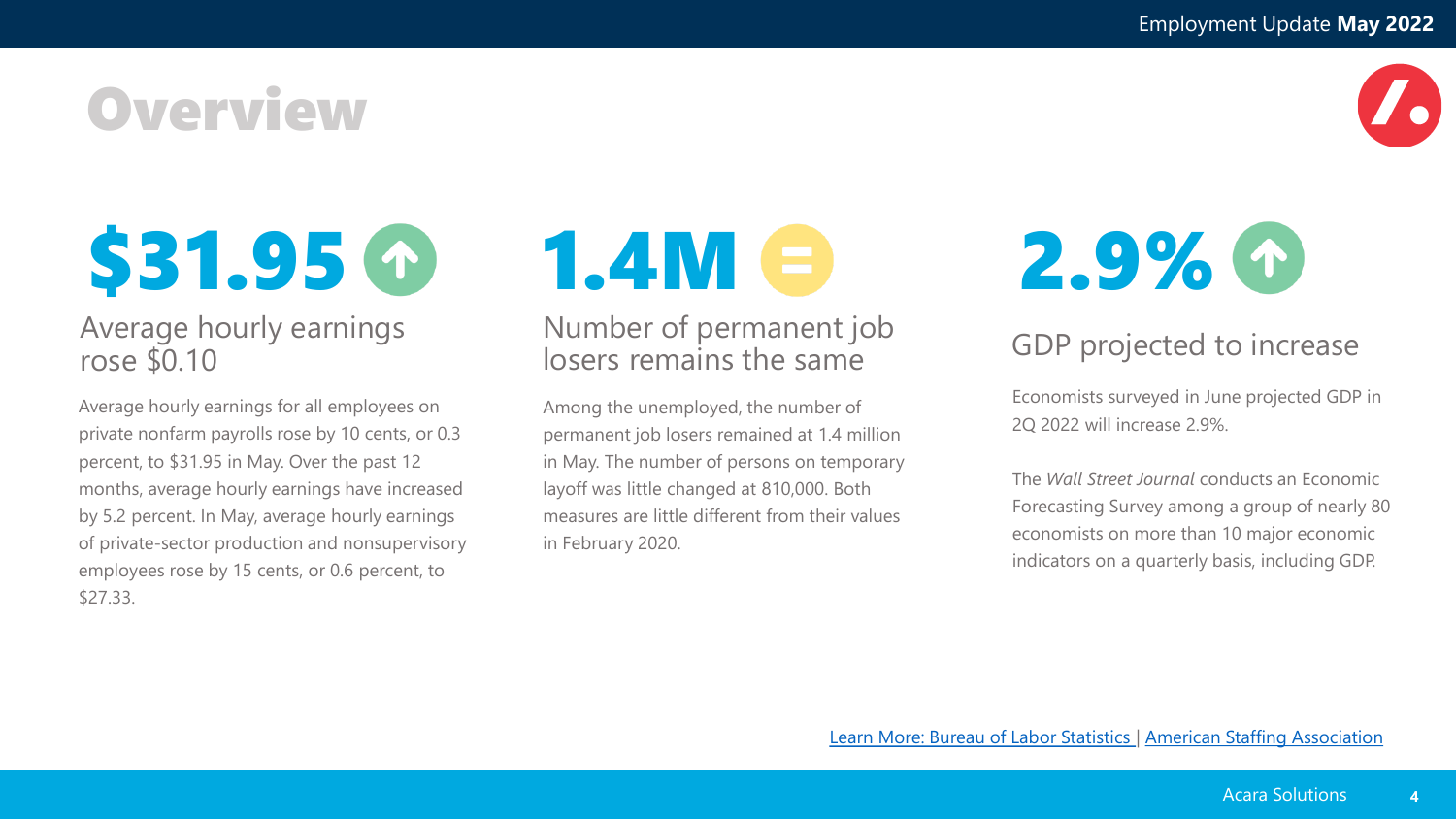## Staffing Update

2.09%

#### Temp penetration rate

Temporary help employment was 2.09 percent of total nonfarm employment in May, up from 2.07 percent last month.



#### Temp help jobs increased

Temporary help jobs in May increased 13.0 percent, seasonally adjusted, from the same month last year.



#### Nonfarm payroll employment up

Total nonfarm payroll employment rose by 390,000 in May. Nonfarm employment is down by 822,000, or 0.5 percent, from its pre-pandemic level in February 2020.

### Notable job gains occurred in

- Leisure and hospitality
- Professional and business services
- Transportation
- Warehousing



[Learn More: Bureau of Labor Statistics](https://www.bls.gov/news.release/empsit.htm) | [American Staffing Association](https://americanstaffing.net/research/asa-data-dashboard/)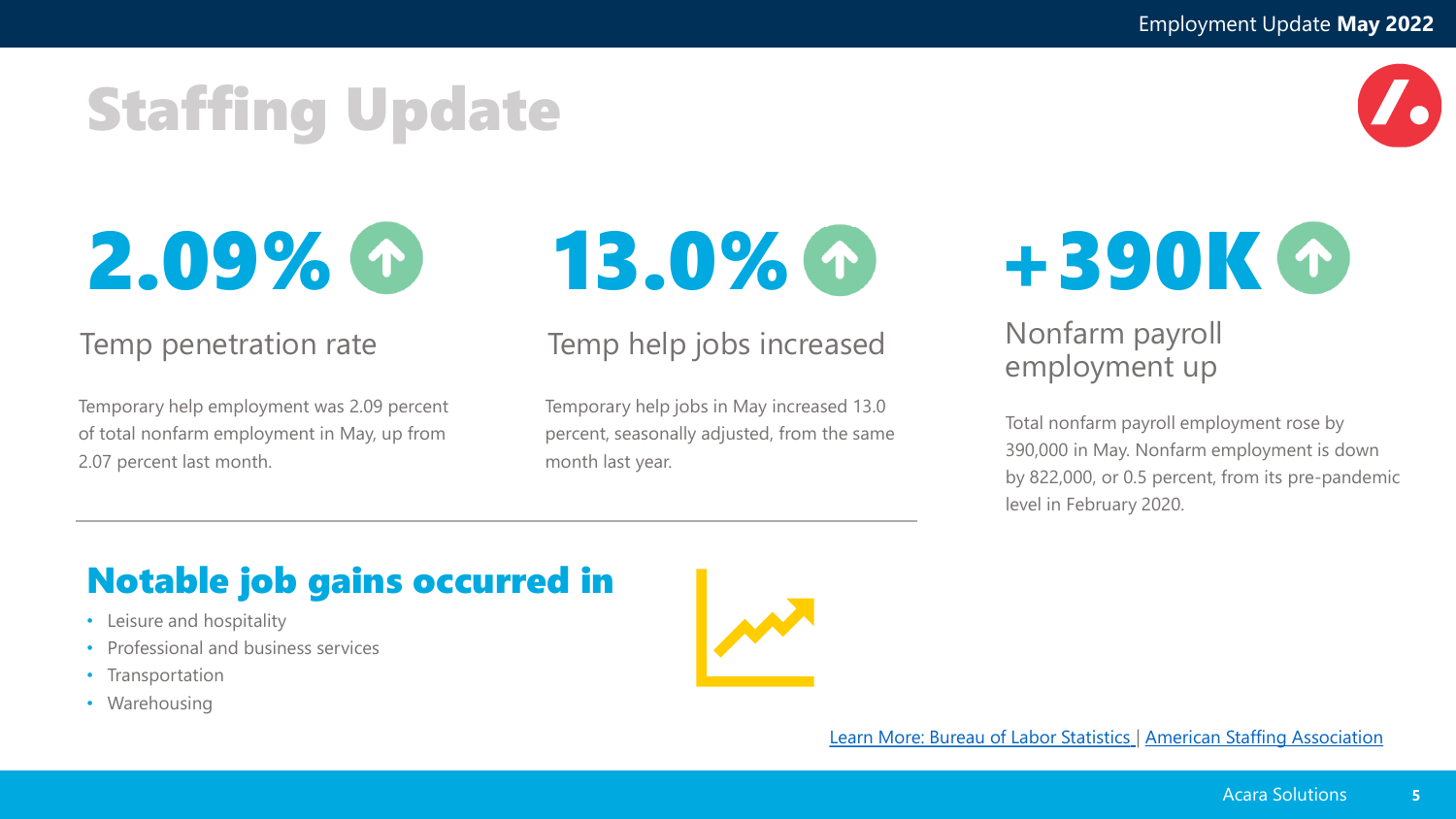## Industry Trends – The Great Resignation

**30%** of U.S. employees are **considering quitting their job.**

25% of employees have **resigned over the past six months.** 

**68%** of workers that recently **quit left without having another job lined up.** 

**62%** of employees quit their job **due to a toxic company culture.** 

Why people quit their job

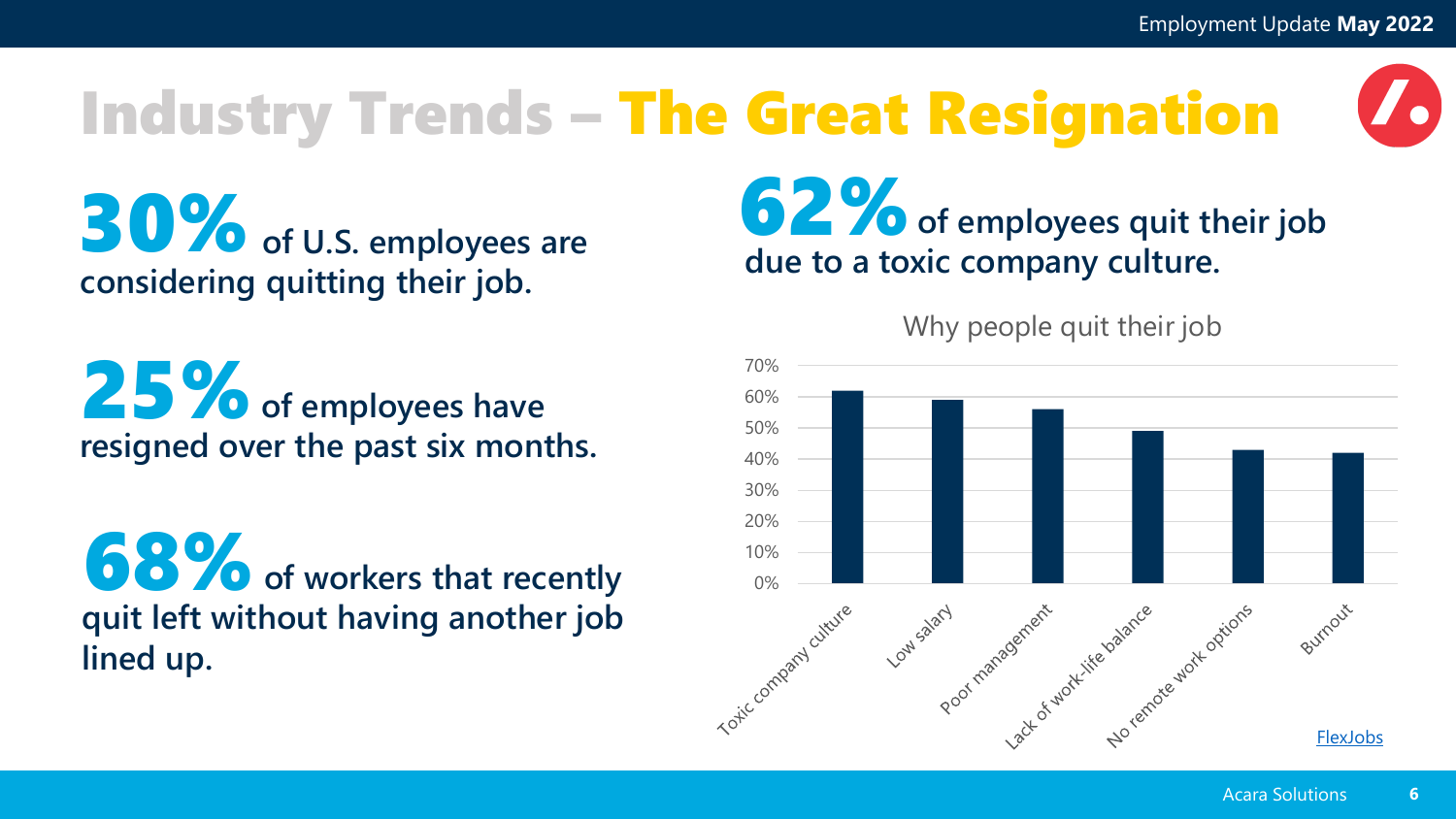

## Industry Trends – What Workers Want

### **61%** of workers are seeking **greater work-life balance and better personal wellbeing.**

The workforce at large is burned out, overwhelmed, and stressed out and 61 percent of employees are seeking greater work-life balance and better personal wellbeing in their next job. The increase in remote work has also raised awareness about the value of job flexibility options.

### **58%** of workers want the ability **to do what they do best.**

In their next job, 58 percent of workers want the ability to do work they are naturally gifted at, trained to do, and that's stimulating to them.

### **64%** of U.S. employees want a **significant increase in income or benefits in their next job.**

Pay (64 percent) tops the list of what's most important to workers when deciding to accept a new job offer.

Other key deciding factors include:

- Greater stability and job security: 53 percent
- A diverse and inclusive organization with all types of people: 42 percent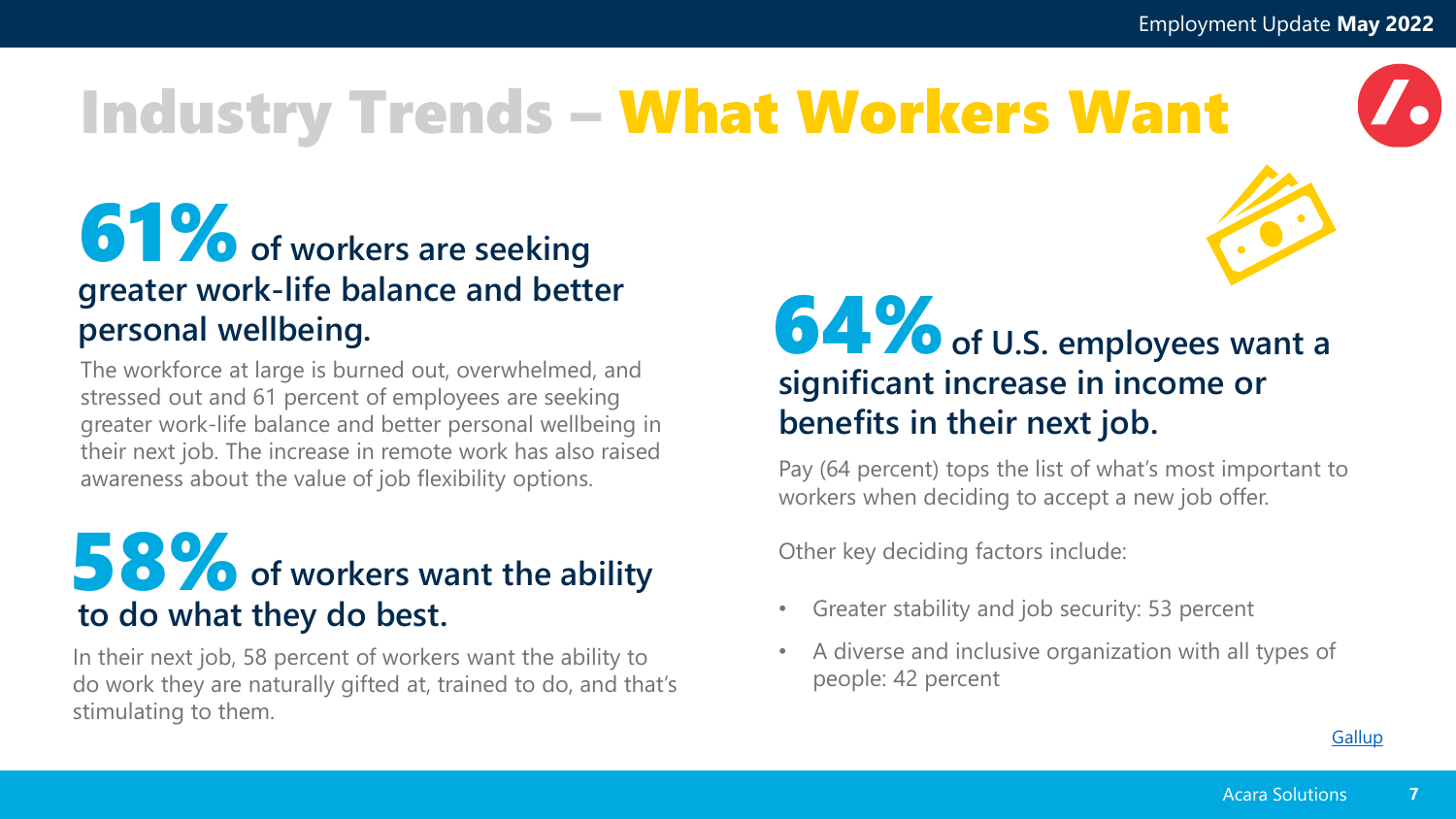### Industry Trends – Focus on Gen Z

### 54% overall increase in **year-over-year job transitions**

There's been a 54 percent year-over-year increase in job transitions or changes, and the movement skews young.

### 80%**increase in job moves by Gen Z workers**

There was an 80 percent year-over-year increase in job moves by Gen Z workers (born between 1997 and 2012). This percentage is up 31 percent year-over-year from 2020. Younger employees are prioritizing their well-being and work-life balance over productivity and profit margins.

50% **increase in job transitions by millennials** 

There was a 50 percent year-over-year increase in the number of millennials (born between 1981 and 1996) changing jobs. Gen X (born between 1965 and 1980) increased by 31 percent while Boomers (born between 1955 and 1964) are up just 5 percent from 2020.

Higher turnover is likely to continue throughout 2022 and into 2023 as organizations continue to contend with a slow economic recovery and as the generations most likely to turnover become a large portion of the workforce.